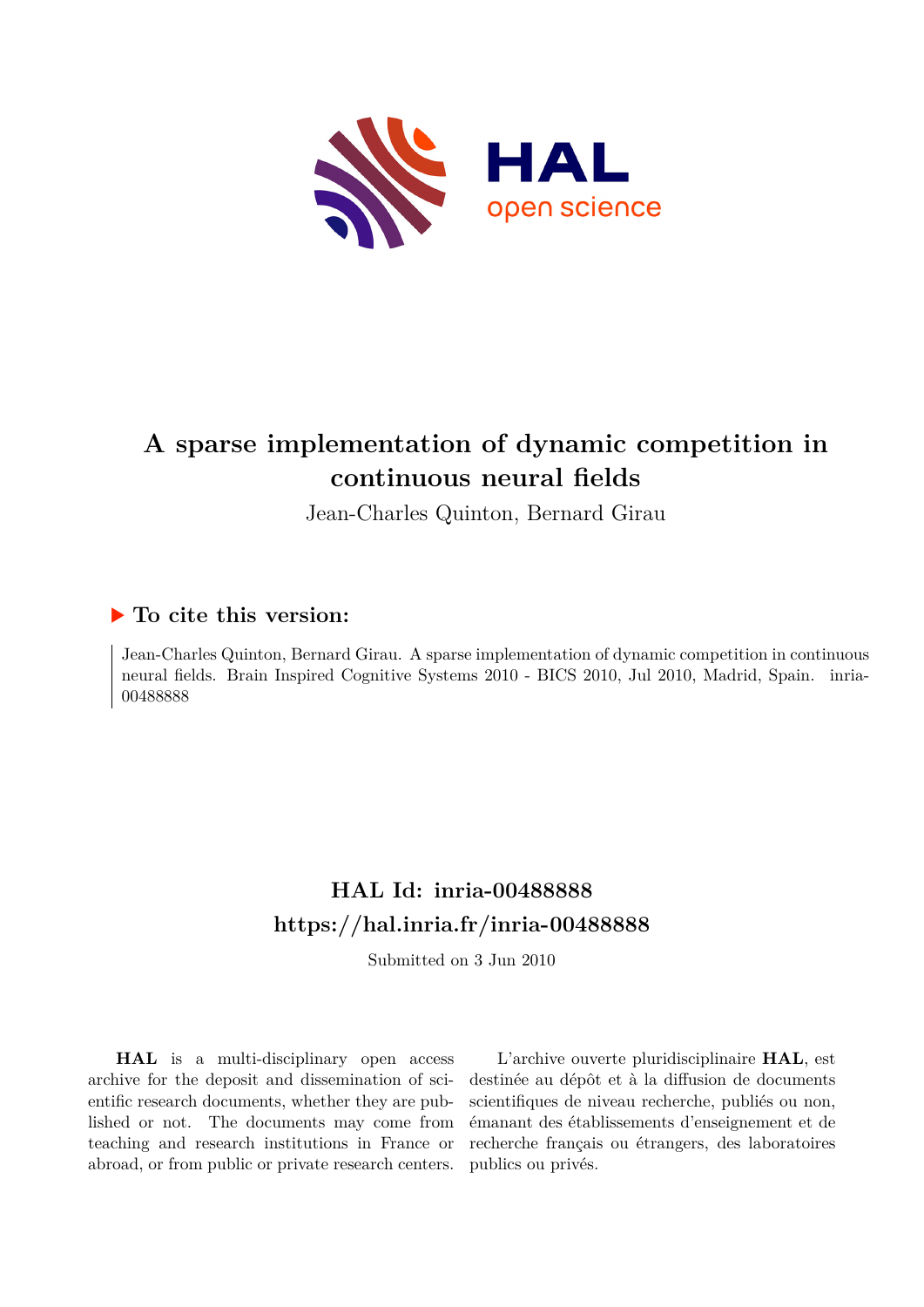# A sparse implementation of dynamic competition in continuous neural fields

Jean-Charles Quinton and Bernard Girau

Abstract This paper introduces a sparse implementation of the Continuum Neural Field Theory, promoting a trade-off in accuracy for higher computational efficiency and alleviated constraints on the underlying model. The sparse version reproduces the main properties of previous discrete 2D implementations, such as dynamic competition leading to localized focus activity or robustness to noise and distracters, with a much higher computational speed on standard computer architectures.

# 1 Introduction

Under adequate conditions, neural networks with lateral inhibition are able to maintain bubbles of activity in response to input excitation [12, 1, 10]. The lateral connectivity pattern classically takes the form of a difference of Gaussians function (DoG) with local excitation and large-scale inhibition. These developments fall under the Continuum Neural Field Theory (CNFT) and general convergence results have been reproduced extensively in experimental studies. Biologically inspired by the two dimensional topology of the cortical sheet, analyzed in terms of cortical maps and further decomposed in cortical columns [2], simulations were limited to two dimensions and most of them use a discretized version of the continuous equations. Anyway, from a computational point of view, updating the activity of a regular mesh of units with massive lateral connectivity has a polynomial algorithmic complexity, making any attempt to simulate a high dimensional CNFT difficult.

The bubbles emerging from such networks, i.e. localized Gaussian-like patches of activity, are able to focus on spatiotemporally coherent stimuli, despite the presence of noise or distracters [9]. Dynamic competition between units and their ex-

Bernard Girau, e-mail: bernard.girau@loria.fr,

Jean-Charles Quinton, e-mail: jeancharles.quinton@loria.fr,

Loria Laboratory, Campus Scientifique, B.P. 239, 54506 Vandoeuvre-lès-Nancy Cedex, France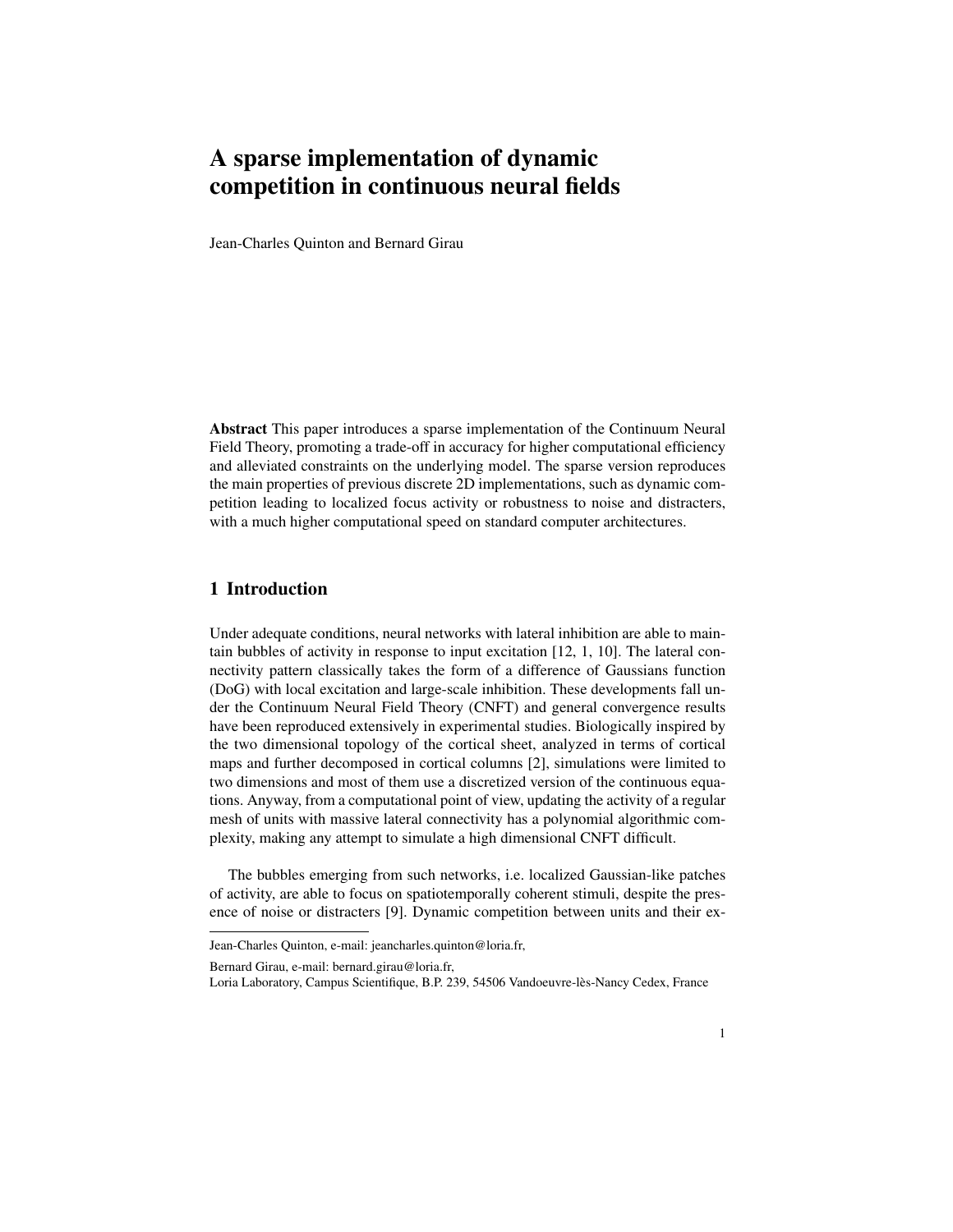citation by topologically organized inputs thus lead to the emergence of a robust attentional property. This property is quite generic and should be beneficial to any distributed system where decision or action is required.

## *1.1 A sparse implementation of the CNFT*

For most experimental conditions, the focus map either rapidly converges to a global close-to-zero activity or to a set of distant bubbles. These bubbles must indeed be separated enough for the combined effect of their self-maintenance and input excitation to counterbalance the large-scale inhibition. In light of these observations, its seems reasonable to approximate the focus map by a sum of Gaussian fields, at least after the few steps needed for convergence. The key point of the model presented in this paper is to approximate any activity bubble by a Gaussian field, whose profile is determined by the Mexican hat function and CNFT parameters. The mesh of units used for each map in the standard discrete implementation is thus replaced by a set of Gaussian parameters (see Fig. 1).

As units generally rely on synaptic connections to modulate their activity and take fixed positions in topological neural networks, whether artificial or biological, the location parameter of the Gaussian distributions may similarly be constrained to take a finite set of values. This constraint is however not at all required by the socalled *sparse implementation* presented in the paper, which is spatially continuous. It could be anyway introduced to simulate the CNFT dynamics on Gas-nets models where Gaussian like diffusion patterns propagate activity between distant units [5]. These remarks however suppose that the Gaussian fields actually map physical units, whereas they may simply model the activity over the field, independently of the substrate.



Fig. 1 Focus map representations when two bubbles have emerged. *(a)* In the discrete version, as a regular grid of units with activity  $(a_{ij}) \in [0; 1]^{n \times n}$  where *n* is the size of the grid. *(b)* In the sparse version, as the sum of Gaussian fields  $g_k$  defined by the parameters  $(\mathbf{x}_k, I_k) \in ([-0.5; 0.5]^2 \times [0; 1])^k$ where *k* is the number of fields.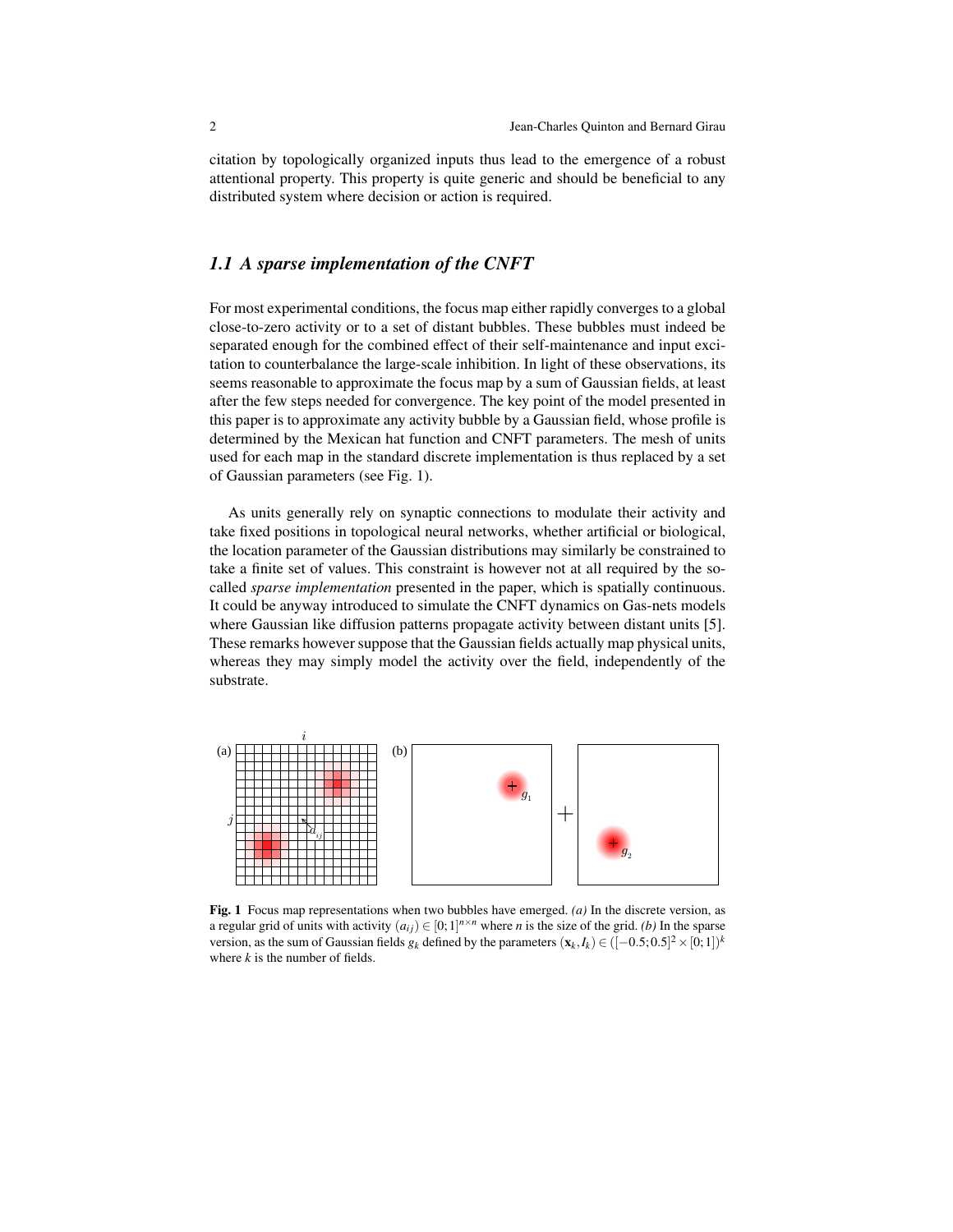#### *1.2 Expected benefits*

The goal of a sparse implementation of the CNFT is twofold. First, alleviating the constraints on the underlying network makes the CNFT compatible with any system where topologically organized distributed processes compete for decision or action. At the same time, a sparse implementation allows a dramatic speed up in the computations. Fast simulation of the network dynamics may be useful to easily tune the parameters of the model. Moreover, real-time processing of high dimensional networks is a requirement when manipulating sensorimotor systems. When controlling robots for instance, time constraints are inherent to the interaction loop and must be dealt with.

To further develop the potential benefits from manipulating compact representations, details of the perception-action loop must be stated. Both biological and artificial systems interact with their environment through a large number of sensory and motor dimensions. At least in artificial systems, many sensory inputs and motor commands take a unique and precise value (joint angles for example). When using cortical map representations, single values must be projected on discrete 2D maps, the activity at each unit of each map regularly updated, before synthesizing the unit activities on motor maps into a single command to be sent to effectors. Although this might be totally irrelevant for biological systems, using compact representations of the activity on the different maps not only avoids such conversions, but also allows the manipulation of high dimensional spaces, without using self-organizing maps to reduce the dimensionality [7] and by limiting the combinatorial explosion of nD maps (with  $n > 2$ ).

At a theoretical level, turning to an implementation with continuous inputs and bubbles makes several aspects of the analysis closer to the case described in the original CNFT equations [1]. A fixed spatial discretization is no longer required and the processing resolution can freely adapt to the task performed by the simulated system. Nevertheless, a fully continuous model apparently lacks the biological plausibility of discrete cortical maps with interconnected localized units. However, this might simply reflect a shift in focus from the underlying substrate to the map activity dynamics. In this perspective, it would remain useful as a practical tool, whatever its flaws or lack of accuracy for fine-grained models of cortical networks.

#### 2 From discrete to sparse CNFT

In the following sections, we will adopt the notations introduced by Amari [1] and Rougier et al. [9], whose discrete implementation will serve as a reference.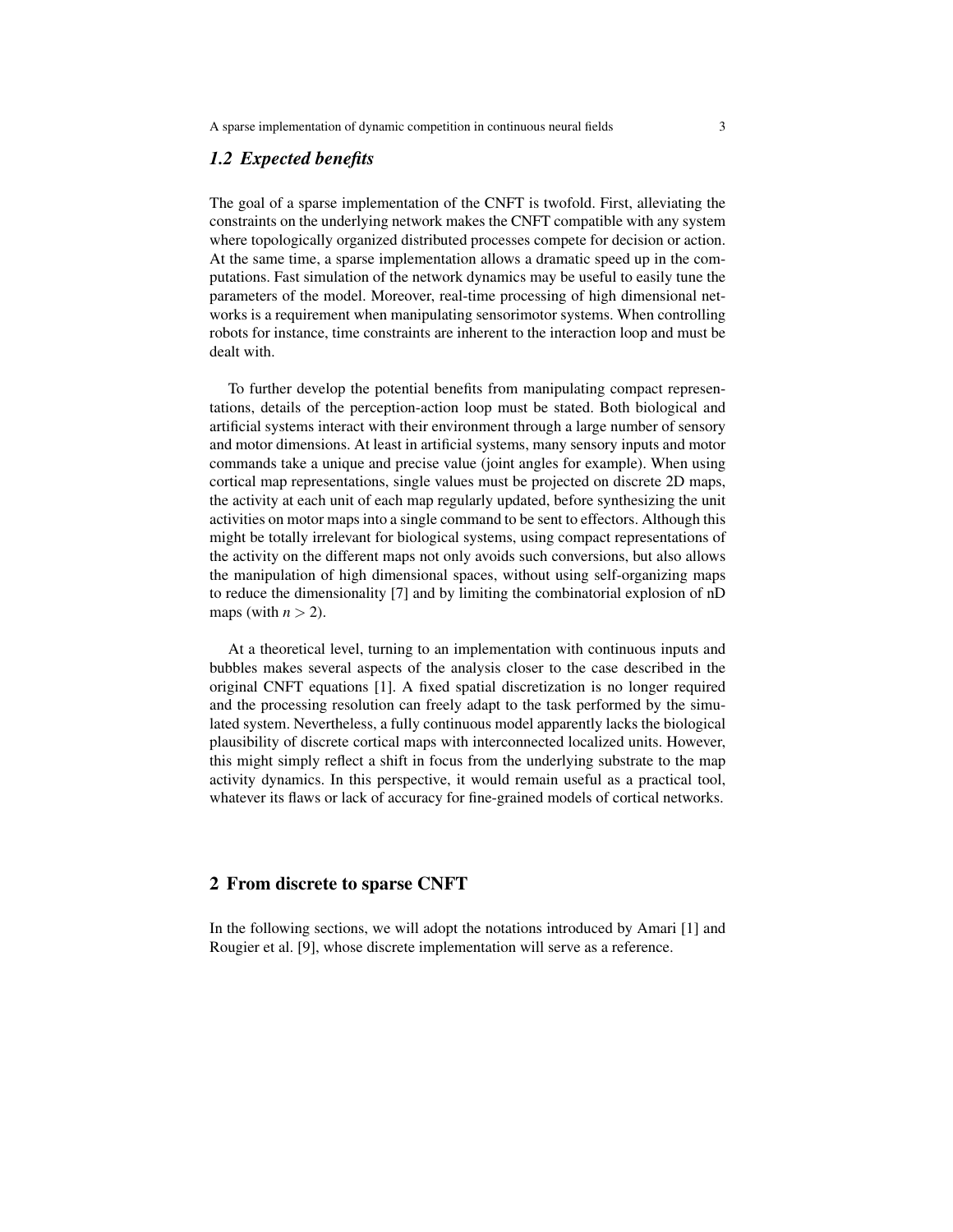#### *2.1 Standard equations and discrete implementation*

The focus neural field is represented by a manifold *M* in bijection with  $[-0.5, 0.5]^2$ and the membrane potential at the position vector x and time *t* on this field by  $u(\mathbf{x},t)$ . Similar notations are used for the input stimulation  $s(\mathbf{x},t)$ . The dynamics of the membrane potential is described by the following single-layer field equation of lateral inhibition type:

$$
\tau \frac{\partial u(\mathbf{x},t)}{\partial t} = -u(\mathbf{x},t) + \int_{x' \in M} w(\mathbf{x}, \mathbf{x}') u(\mathbf{x}',t) d\mathbf{x}' +s(\mathbf{x},t) + h
$$
\n(1)

where *h* is the resting potential and  $w(\mathbf{x}, \mathbf{x}')$  the lateral connection weight function satisfying the following equation:

$$
w(\mathbf{x}, \mathbf{x}') = Ae^{\frac{|\mathbf{x} - \mathbf{x}'|^2}{a^2}} - Be^{\frac{|\mathbf{x} - \mathbf{x}'|^2}{b^2}}
$$
 (2)

In order to perform numerical simulations of the CNFT dynamics, the continuous equations have been discretized as follows:

$$
\tau \frac{\partial u(\mathbf{x}_{ij},t)}{\partial t} = -u(\mathbf{x}_{ij},t) + \frac{1}{n^2} \sum_{(k,l) \in [0;n]^2} w(\mathbf{x}_{ij},\mathbf{x}_{kl}) u(\mathbf{x}_{kl},t) +s(\mathbf{x}_{ij},t) + h
$$
\n(3)

where  $\mathbf{x}_{ij}$  is the discrete position associated to the unit  $(i, j)$  and given by Eq. 4.

$$
\mathbf{x}_{ij} = \left(\frac{i}{n} - 0.5, \frac{j}{n} - 0.5\right) \forall (i, j) \in [0; n[^2 \tag{4})
$$

#### *2.2 Sparse implementation*

To exclusively manipulate Gaussians in a sparse implementation, all terms in Eq. 1 must be transformed accordingly. At this point, it may be argued that stimulations  $s(\mathbf{x},t)$  will not necessarily take the form of normal distributions, especially when considering noisy inputs or overlapping stimuli. However, any discrete signal can be approximated by a sum of Gaussians, their number being positively correlated with the precision required [4]. Although efficient algorithms to perform such a decomposition are available [3], one goal of the current implementation is to make it compatible with sparse inputs.

In artificial systems, these inputs might be associated with bottom-up signals (coming from various measurement systems and modalities) as well as top-down signals competing for decision or action. In biological systems, sensory features are encoded by myriads of neurons, but population coding is often considered as it averages the variability of single neuron spike trains, even when each of them already takes inputs from large receptive fields [6]. Receptive fields have been found to be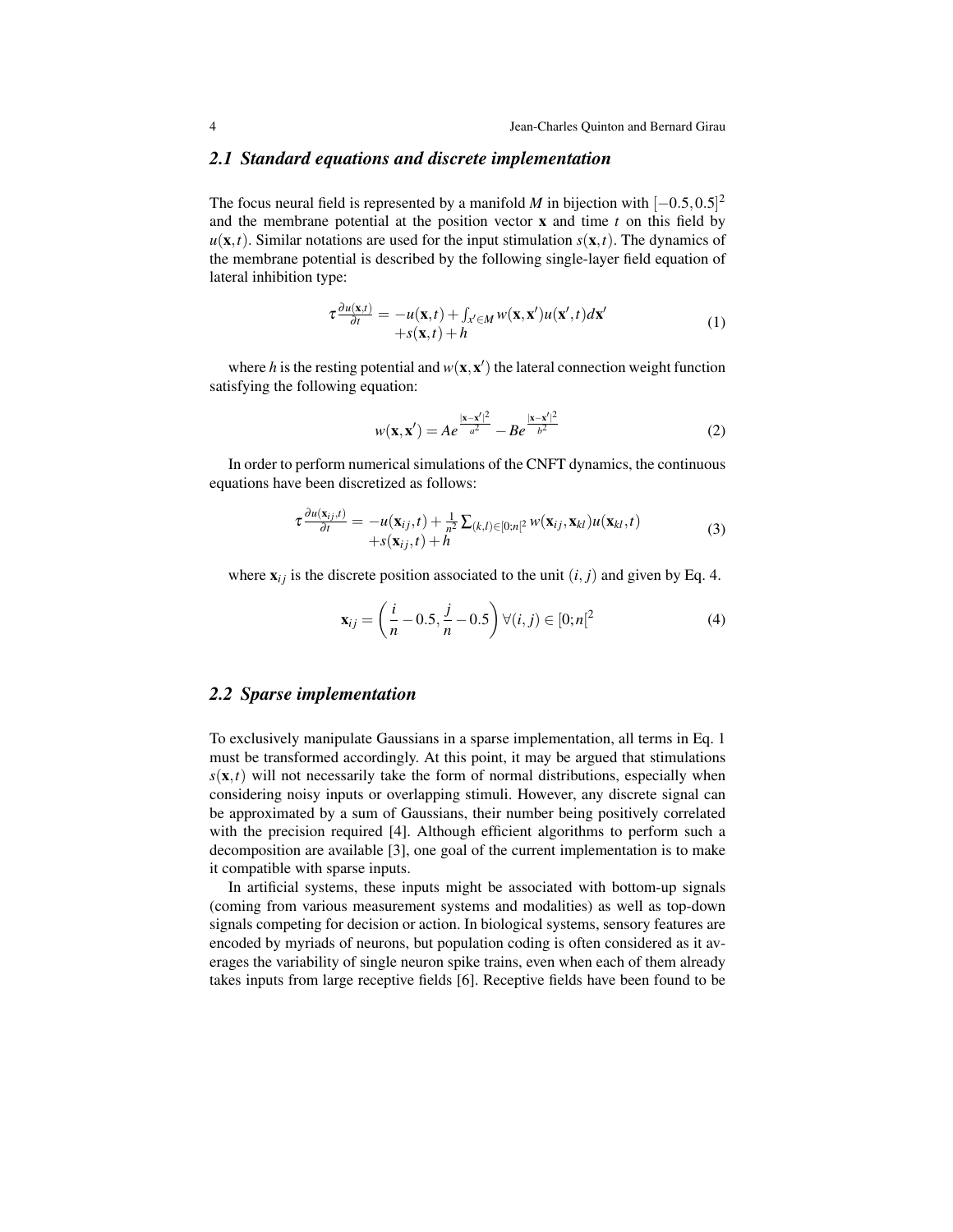

Fig. 2 Comparison of the discrete and sparse algorithms on a few iterations with increasingly more distant Gaussian components (*light gray*). The discrete algorithm (*dark gray*) computes an output activity for each unit (1000 units uniformly sampled in [0; 1]). The sparse algorithm (*black*) computes the reciprocal inhibition between Gaussian distributions, merges them when close enough and outputs the sum of the resulting distributions. From left to right, the distance between the input centers ∆*c* takes values in {0.05,0.1,0.2,0.4}. The limit between excitation/merging and inhibition is 0.1 for both versions so that the maximal distortion appears for  $\Delta c \simeq 0.1$ .

approximately separable into a sum of amplitude modulated Gaussian components, for instance in the visual system [8, 11].

The effect of the CNFT computation on distributions whose centers are sufficiently separated relatively to the excitatory standard deviation *a* in Eq. 2 ( $\Delta c$  >> *a*), is only inhibitory. Their interactions can then be well approximated by a point to point interaction, only considering activity distribution centers (as centers of mass are used in point mechanics). This can be proved using Taylor developments of the competition function *w* between positions **x** and  $x' + dx$  with  $dx \ll |x - x'|$ . The same intuition is mathematically valid for  $\Delta c = 0$ , the sum of aligned normal distributions being a Gaussian distribution. Nevertheless, this approximation does not hold when ∆*c* takes intermediate values. To evaluate the distortions resulting from such a rough approximation, numerical simulations have been performed. To get an idea of the potential quantitative differences between the discrete and sparse implementations for a range of ∆*c* values, Fig. 2 compares the fields produced after a few iterations.

From now on, the following notations are adopted. A generic field *G* will be defined as the sum of *k* components  $g_k$ . Determined by the set of parameters  $(\mathbf{x}_k, I_k)$ ,  $g_k$  denotes a Gaussian field of amplitude  $I_k$  centered on  $\mathbf{x}_k$ . Let  $g_k(\mathbf{x})$  be the activity propagated by the Gaussian component  $g_k$  at the point **x** satisfying Eq. 5.

$$
g_k(\mathbf{x}) = I_k * e^{\frac{|\mathbf{x}_k - \mathbf{x}|^2}{\sigma^2}}
$$
\n
$$
(5)
$$

with  $\sigma$  being equal to the excitatory standard deviation *a* of Eq. 2 for the focus field components. In most cases, this produces the stereotypical profile of the focus bubbles and is coherent with the choice of synthesizing each bubble by a single Gaussian field. Finally, the potential at any point of the field can then be computed as in Eq. 6. The choice of a field named *G* in this section is arbitrary and *G* could be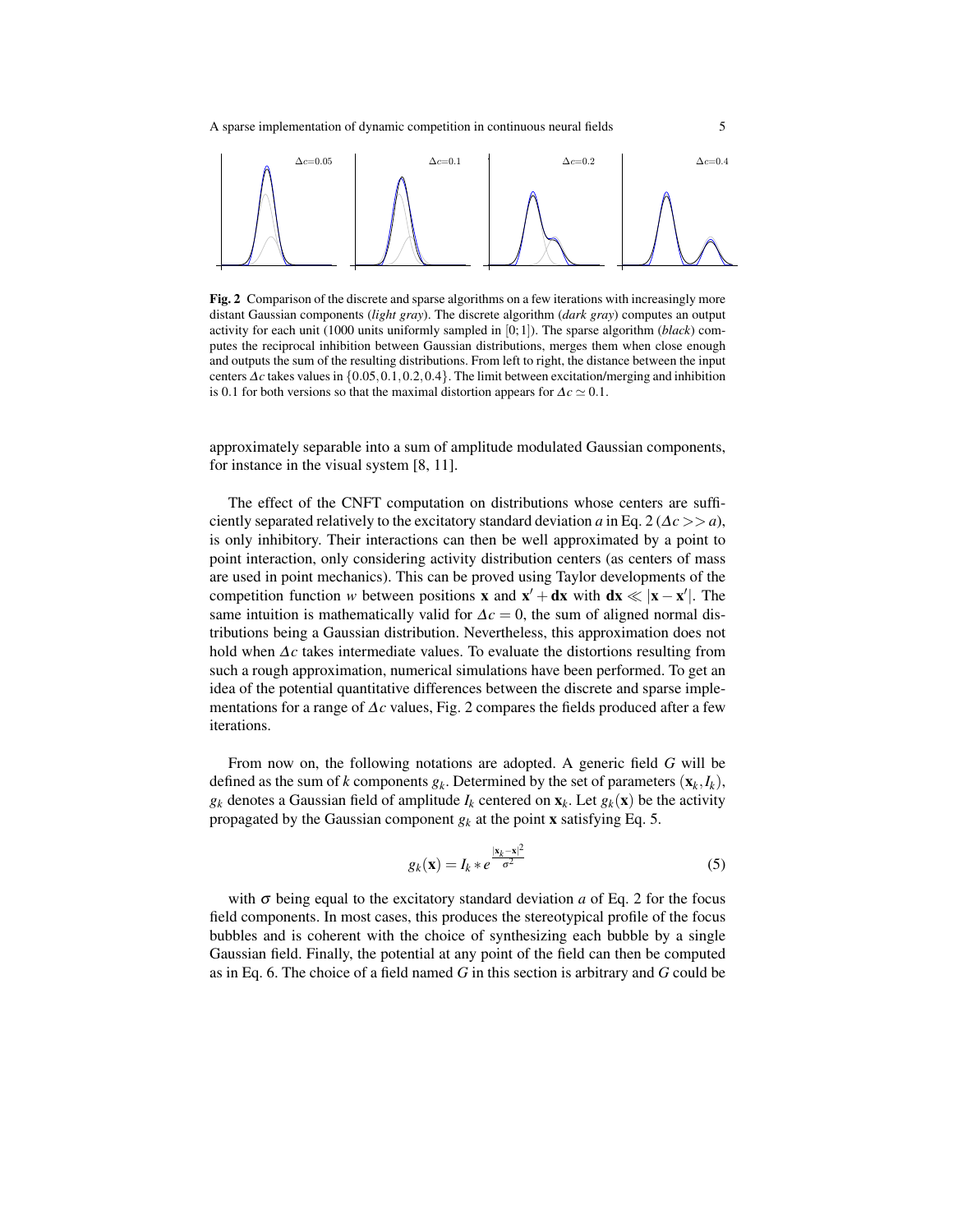Fig. 3 Algorithmic decomposition of the sparse implementation.  $(1)$  A competition field *C* is produced by propagating activity from  $\{u_1^t, u_2^t\}$  to  $\{u_1^t, u_2^t, s_1^t, s_2^t\}.$  <sup>2</sup> Components from the focus field  $\{u_1^t, u_2^t\}$ , input field  ${s<sub>1</sub>, s<sub>2</sub>}$  and competition field  ${c_1, c_2, c_3}$  are integrated. <sup>3</sup> Close components are merged, and resulting components with negative intensity removed  $(s_2^t \cup c_3 \text{ and } u_2^t \cup c_2)$ . Only one component remains  $(u_1^{t+dt} = u_1^t \cup s_1^t \cup c_1)$ , reflecting the convergence towards a single bubble of activity.



substituted by any field introduced in the equations and paragraphs to come, such as the stimulation field *S* or focus field *U*. Let *S*<sup>*t*</sup>, *U<sup>t</sup>* and  $s_k^t$ ,  $u_k^t$  be their respective state and components at time *t*.

$$
g(\mathbf{x},t) = \sum_{k} g_k^t(\mathbf{x})
$$
\n(6)

To briefly introduce the algorithmic decomposition of Eq. 1 detailed in the following sections, we illustrate the expected dynamics of the model on Fig. 3. For each temporal step of the simulation, a competition field *C* is computed by propagating activity from the different components of the focus field *U* (see Sec. 2.3). The input, focus and competition fields are then integrated in a single field where spatiotemporally coherent stimuli form clusters of excitatory components (see Sec. 2.4). Activity resulting from the presence of noise or distracters (such as  $s_2^t$  on the figure) is not reinforced by focus components and counterbalanced by inhibitory competition components  $(c_3)$ . Finally, close components are merged  $(u_1^{t+dt})$  and Gaussian with negative activity eliminated (see Sec. 2.5). In standard conditions, this ensures that a reduced set of distant bubbles will emerge, each represented by a single component.

#### *2.3 Competition*

The first step consists in computing an equivalent to the dynamic competition term in Eq. 1. For each focus and stimulation component, an activity  $I_k^c$  is computed by applying Eq. 7. For each  $u_k^t$  and  $s_k^t$  considered, an inhibitory component  $c_k$  of parameters  $(\mathbf{x}_k, I_k^c)$  is thus produced. All  $c_k$  are combined in global inhibitory field *C* (for competition).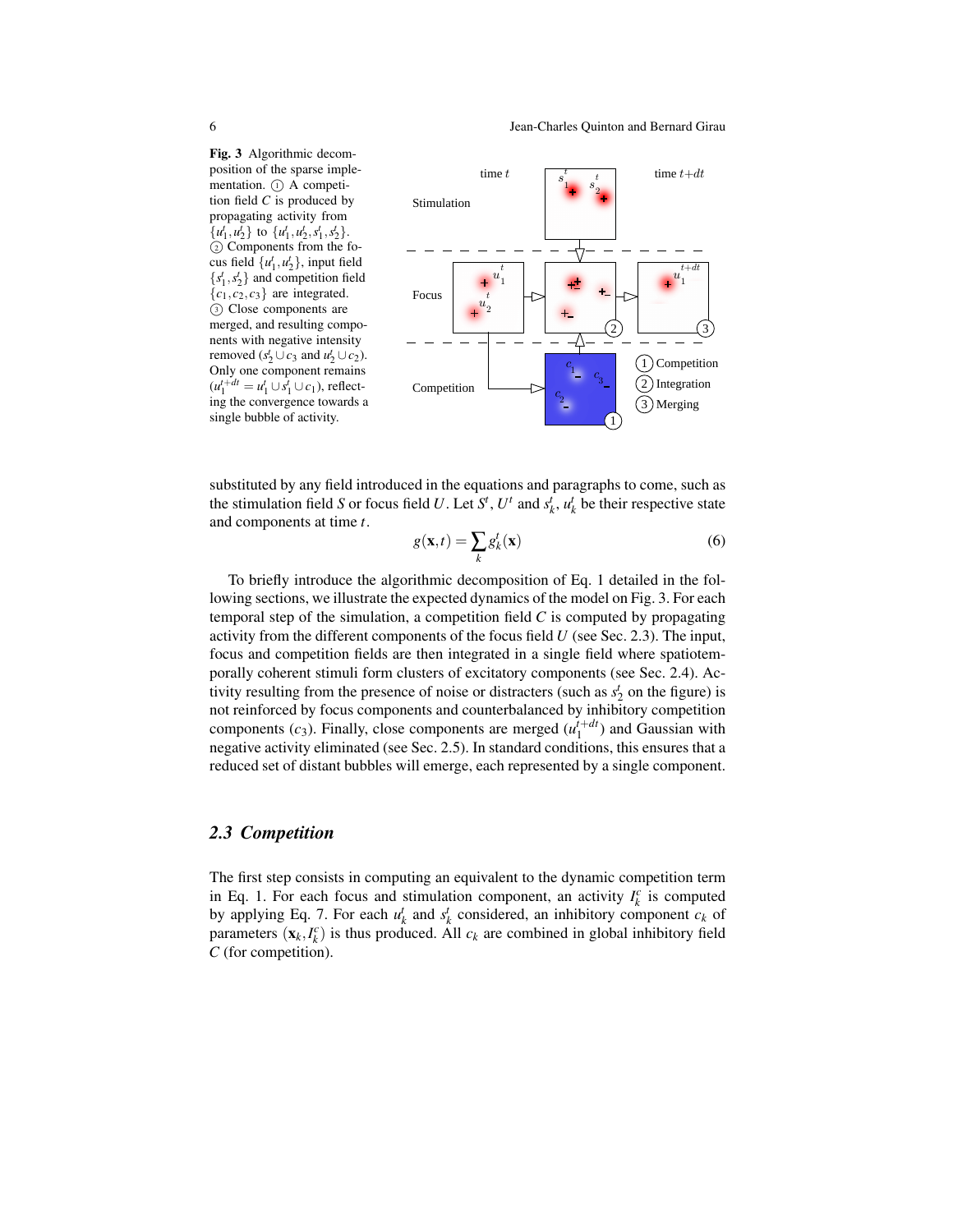Fig. 4 Competition between components. *(a)* The inhibitory activity  $I_k^c$  is computed at  $\mathbf{x}_k$  for the input field *s<sup>k</sup>* (supposing there is only one Gaussian field component  $u_i$  on the focus). *(b)* The activity at  $\mathbf{x}_k$  is reduced. If  $I_k^c$  had not been taken into account (dashed line), *s<sup>k</sup>* would not have been negligible when computing *u <sup>t</sup>*+*dt* although far away from the only active bubble on the focus  $u_i^t$ .



$$
I_k^c = \frac{1}{n} \sum_{i=1}^n w(\mathbf{x}_k, \mathbf{x}_i) I_i
$$
 (7)

where  $n$  is the number of components on the focus field. The lateral competition weight function *w* has already been introduced in Eq. 2. Note that in the original equations, the dynamic competition was evaluated at each point of the field. In a sparse implementation, it is therefore required to account for the inhibition at any place where there is a Gaussian distribution. The stimulation *S* being independent of the internal computations performed, activity on the input field must also be inhibited (see Fig. 4). For example on Fig. 3,  $s_2^t$  would not be inhibited if  $c_3$  was not introduced and only the interactions between  $u_1^t$  and  $u_2^t$  were taken into account.

### *2.4 Integration*

The focus field  $U^t$ , inhibitory field  $C$  resulting from the lateral competition and input field *S* must then be combined and integrated over time to reproduce the dynamics of Eq. 1. This integrative step is described by the following equation:

$$
U^{t+dt} = U^t \cup \frac{dt}{\tau} \left[ \left( -U^t \cup C \cup S^t \right) + h \right]
$$
 (8)

where the ∪ operator applied to fields actually corresponds to the union of the component sets. When computing the potential at a given position by applying Eq. 6, this is actually equivalent to adding the contributions of the different fields. The scalar multiplication (by  $\frac{dt}{\tau}$ ) and addition (of *h*) are directly applied to the intensity of the Gaussian components. If we respectively denote by  $U'$  and  $U''$  the fields equivalent to  $-U^t \cup C \cup S^t$  and  $\frac{dt}{\tau}(U^{\prime} + h)$ , their component parameters  $(\mathbf{x}_k, I^{\prime}_k)$  and  $(\mathbf{x}_k, I_k'')$  satisfy:

$$
I''_k = \frac{dt}{\tau} (I'_k + h) \tag{9}
$$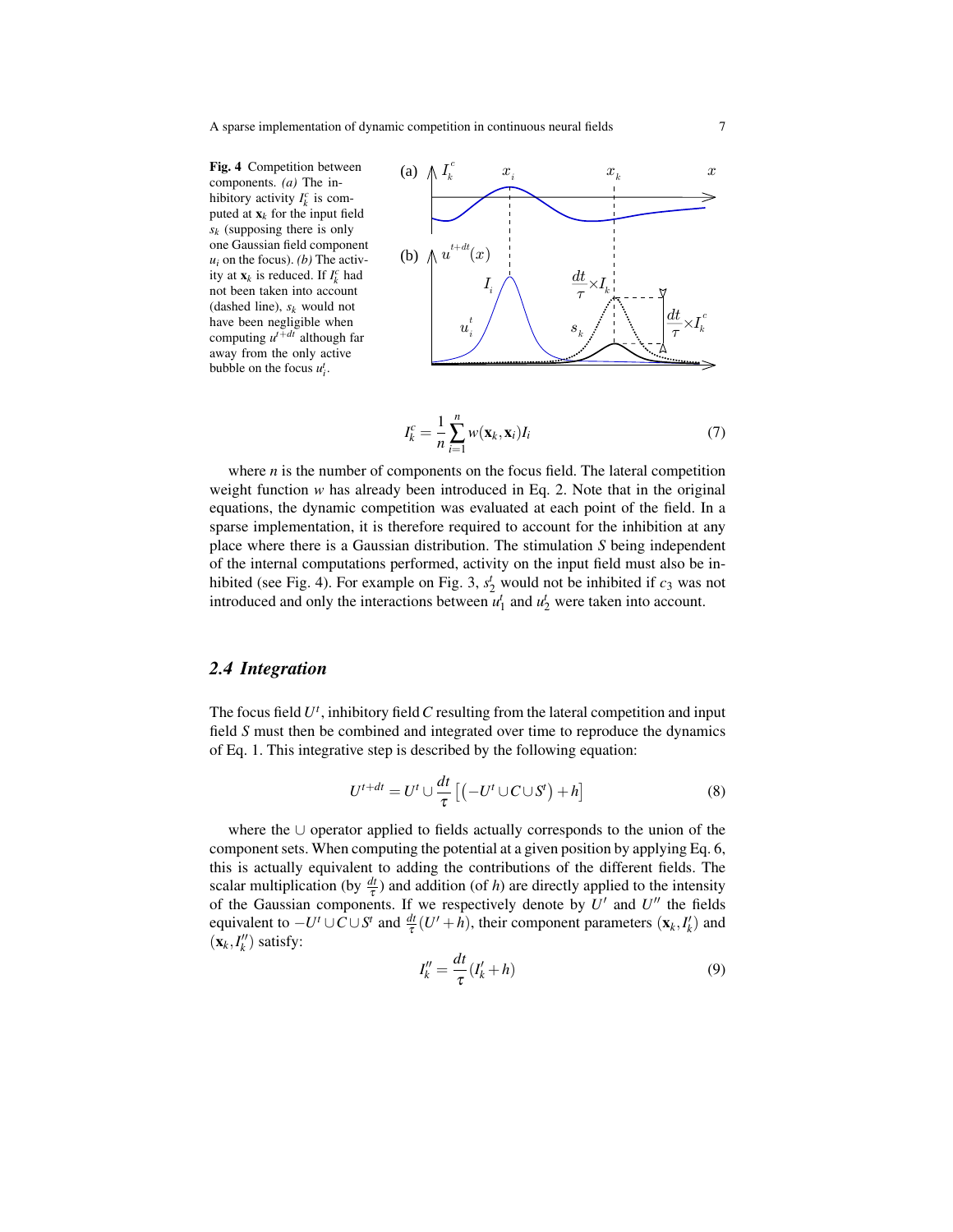# *2.5 Merging*

Although the potential at any point of the field can be updated and computed at the end of the previous section, yet another step is required to account for the bubbles reinforcement and to avoid a combinatorial explosion. The unions in Eq. 8 indeed lead to an ever increasing number of components on the focus field. Even though in practice and for efficiency purpose, computations are factored so that the number of Gaussian fields centered on the same position remains minimal, stimulations are not constrained and constantly inject new components into the focus field. If the number of input Gaussians at  $t$  is  $n_t$ , an underestimation of the number of components on the focus field at time *T* is  $\sum_{t=0}^{T} n_t$ , which is quite problematic when considering the polynomial cost of computing the lateral competition. A merging algorithm is therefore introduced.

Similar constraints appear in different research fields when manipulating large Gaussian mixture models or HMM-based models with continuous densities [13]. The main difference being that the actual distribution of local stimulations is not here accessible to the model. Due to the robustness of the CNFT dynamics and efficiency constraint of the implementation, a simple Euclidian distance between the distribution locations is used as the merging criterion. This distance threshold is chosen to match the excitatory standard deviation *a* as to facilitate and reinforce the emergence of stereotyped bubbles of activity.

| <b>Algorithm 1</b> Merging algorithm for the Gaussian components on the focus field |                                                                              |  |  |  |
|-------------------------------------------------------------------------------------|------------------------------------------------------------------------------|--|--|--|
| 1. % Find close Gaussian pairs                                                      | 8. % <i>differate the merging on pairs</i>                                   |  |  |  |
| 2. $P \leftarrow \emptyset$                                                         | while $P\neq\emptyset$<br>9.                                                 |  |  |  |
| 3. for all $(u_i, u_j) \in U^2$                                                     | 10. $u_{new} \leftarrow merge(u_i, u_i)$                                     |  |  |  |
| 4. if $ \mathbf{x}_i - \mathbf{x}_j  < a$                                           | 11. $P \leftarrow P \setminus \{ \text{ pairs with } u_i \text{ or } u_j \}$ |  |  |  |
| 5. $P \leftarrow P \cup (u_i, u_j)$                                                 | 12. $U \leftarrow U \cup u_{new} \setminus \{u_i, u_j\}$                     |  |  |  |
| 6.<br>end                                                                           | 13. for all $u_i \in U$                                                      |  |  |  |
| 7. end                                                                              | if $ \mathbf{x}_i - \mathbf{x}_{new}  < a$<br>14.                            |  |  |  |
|                                                                                     | 15. $P \leftarrow P \cup (u_i, u_{new})$                                     |  |  |  |
| In practice P is kept sorted as to easily select                                    | 16.<br>end                                                                   |  |  |  |
| and always merge the closest components in                                          | 17.<br>end                                                                   |  |  |  |
| the algorithm when choosing $(u_i, u_j)$                                            | end<br>18.                                                                   |  |  |  |

With the standard equations 1 and 3, bubbles track the moving stimuli on which they are focused because the renewed inputs introduce an asymmetry in the dynamic competition computations. The shifted bubble is in turn reinforced by the input, although always lagging behind the stimulation. The same tracking characteristic is here achieved by the *merge* function introduced in Algorithm 1 and defined by Eq. 10.

$$
\mathbf{x}_{new} = \frac{I_i}{I_i + I_j} \mathbf{x}_i + \frac{I_j}{I_i + I_j} \mathbf{x}_j
$$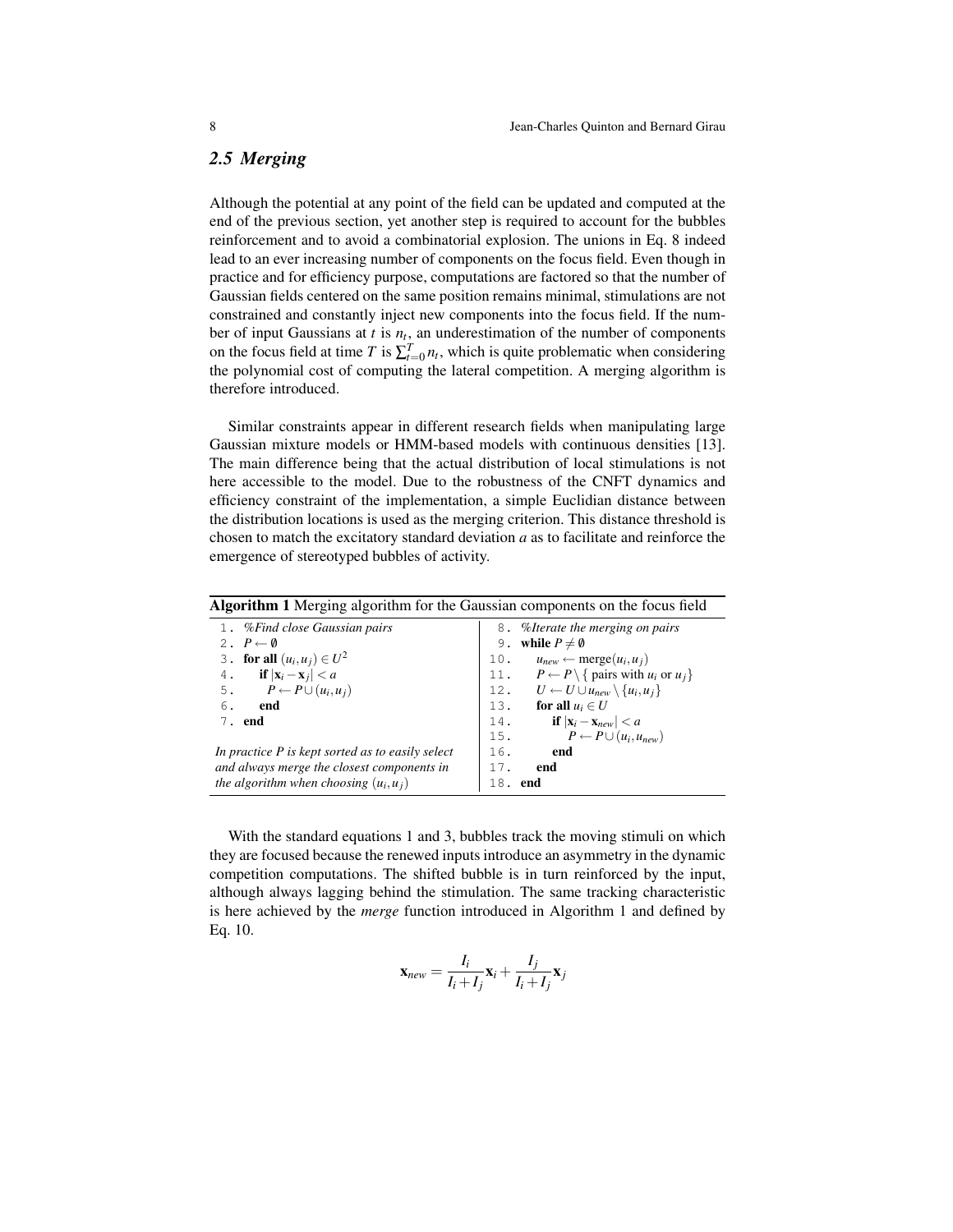A sparse implementation of dynamic competition in continuous neural fields 9

$$
I_{new} = I_i + I_j - I_i \times I_j \times \frac{|\mathbf{x}_i - \mathbf{x}_j|^2}{\alpha^2}
$$
 (10)

where  $\alpha$  is a constant higher than  $\alpha$ . When components are perfectly aligned, as it happens when computing the inhibitory field  $I^-$  from the focus field  $U$ , the Gaussian amplitudes are simply added during the merging operation, which is coherent with the discrete unit based computations of Eq. 3. When a focus component and a stimulation are close enough for the merging to occur, their intensities have respectively been scaled by  $1 - \frac{dt}{\tau}$  $\frac{dt}{\tau}$  and  $\frac{dt}{\tau}$ . This weighting allows the bubble to slightly shift towards the new stimulus while reinforcing or at least maintaining its activity. Taking  $\alpha = +\infty$  cancels the last term and introduces additional discontinuities but still allows the algorithm to perform correctly as long as *a* is chosen carefully. Components of negative amplitude at the end of the merging phase are simply removed from the field, thus limiting the focus potential to positive values.

Finally, when a single locus representing the entire focus field is needed, whether for undertaking actions or statistical analysis purpose, the barycenter c of the remaining components (i.e. those which have not been merged and represent distant bubbles of activity) can be rapidly computed by applying Eq. 11.

$$
\mathbf{c} = \frac{\sum_{k} I_k \times \mathbf{x}_k}{\sum_{k} I_k} \tag{11}
$$

#### 3 Results and performance

The analysis of the model dynamics and its performance are relative to the competition and attentional properties of the CNFT. The discrete implementation described in [9] is used as a reference, and the same evaluation process is adopted. The authors commit to the assumption that a single bubble should emerge on the focus field and that it should robustly track the associated input stimulus despite noise and distracters. The scenarios posed by Rougier and Vitay guarantee that for adequate sets of parameters, there will be enough iterations for a single bubble to appear before noise and distracters are added. As a consequence, the performance is easily ascertained by measuring the distance between the input stimuli and focus bubble centers at any time.

#### *3.1 Functional results*

Although the discrete and sparse implementations share general principles and parameters, there are many qualitative differences in the algorithms, not to state the most obvious difference in the type of stimulation provided to the system. Since the two versions might not stand on equal footing, the goal here is mainly to illustrate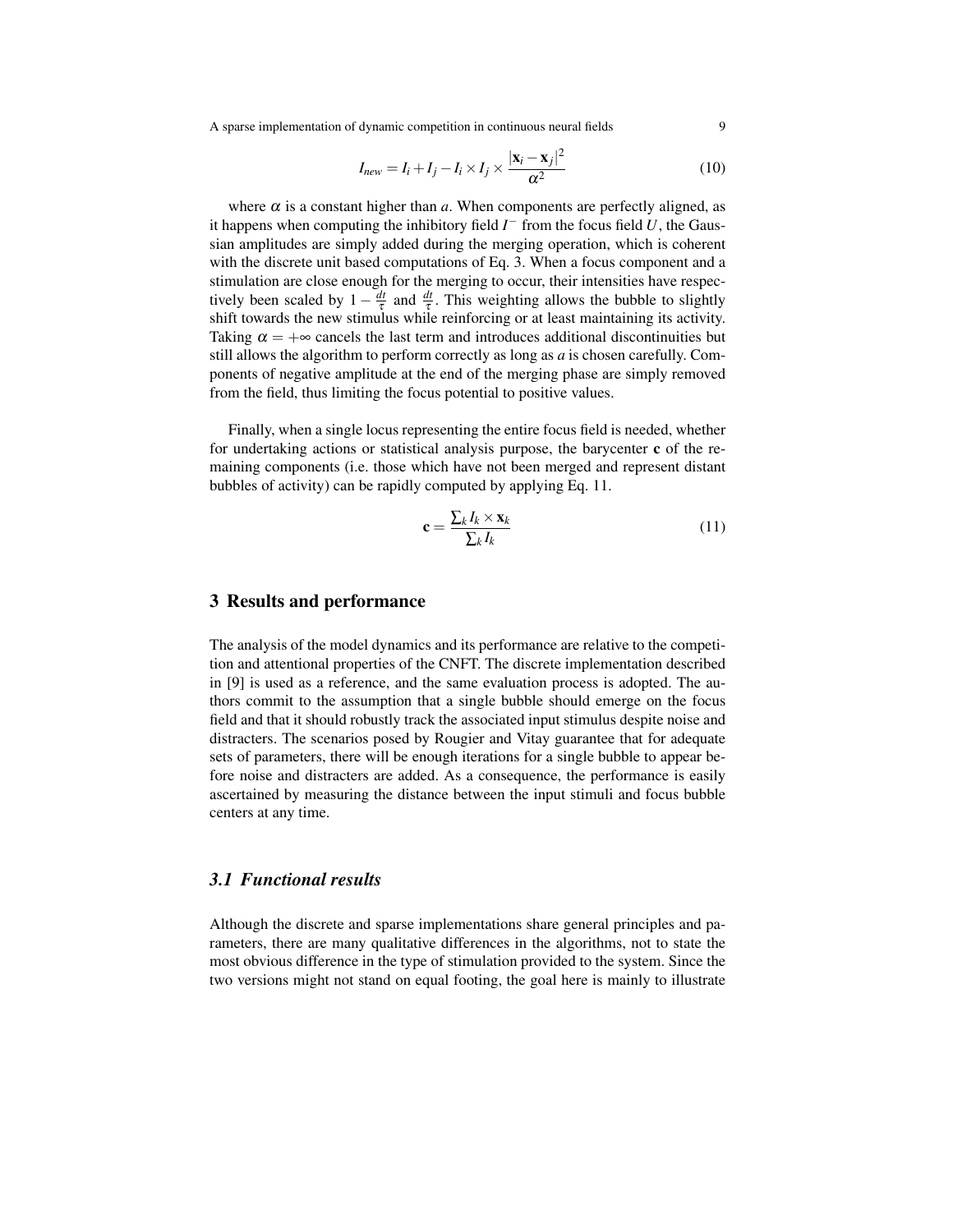how a Gaussian based implementation may reproduce the classical CNFT characteristics.

A fair comparison at least requires using optimal sets of parameters, which might greatly differ between implementations. To avoid complex hand-tuning, genetic algorithms are applied to evolve a population of parameter vectors independently for each version. The fitness function to minimize is based on the cumulative error on a set of well chosen scenarios simulated in sequence. Indeed, depending on the task on which the optimization process is applied, optimal parameters may differ. For instance, the *a* value is highly correlated to the distance between the stimuli to focus on: a large value may improve the results only when unambiguous distant stimuli are presented. The parameters are thus optimized as to produce the best results for all three following scenarios:

- A) 2 bell-shaped distant stimuli  $s_1$  and  $s_2$  are introduced at time  $t = 0$ . Their intensity are governed by  $I_1 = 0.4$  and  $I_2(t) = 0.5 + 0.5 \cos(\pi \times (t/5)).$
- B) 1 bell-shaped stimulus of standard deviation 0.1 and intensity 1.0 follow a circular trajectory of radius 0.2 around the point  $(0,0)$  at 10 deg/s from  $t = 0$ . From  $t = 1$ , 5 distracters are added and take new random positions on the field every 1 s.
- C) 1 bell-shaped stimulus (same as above). At  $t = 1$ , Gaussian noise of amplitude 0.5 is added.

In the discrete version, noise is easily added by changing the stimulation intensity by a random amount for each  $x_{ij}$ . This is not possible in the sparse version as each Gaussian component already corresponds to a correlated activity over the entire field. Adding a large number of random components would not do the trick as it would be quite equivalent to adding distracters. However, once a bubble is stabilized as it is guaranteed by the experiments reproduced, units outside the bubble are largely inhibited and the associated inputs have no effect on further computations. Noise introduces asymmetries under the bubble and destabilize it, which is roughly



Fig. 5 Functional results. (*a*) Normalized error dynamics for scenario *A*. Although the shifts in attention associated with a high error occur at slightly different times, the same kind of hysteresis appears for the sparse (*dashed*) and discrete (*plain*) versions relatively to *s*<sup>2</sup> intensity (*cosine function*). (*b*) Although the error is lower for the discrete version, both implementations remain below 2% for the scenarios *A* to *C*.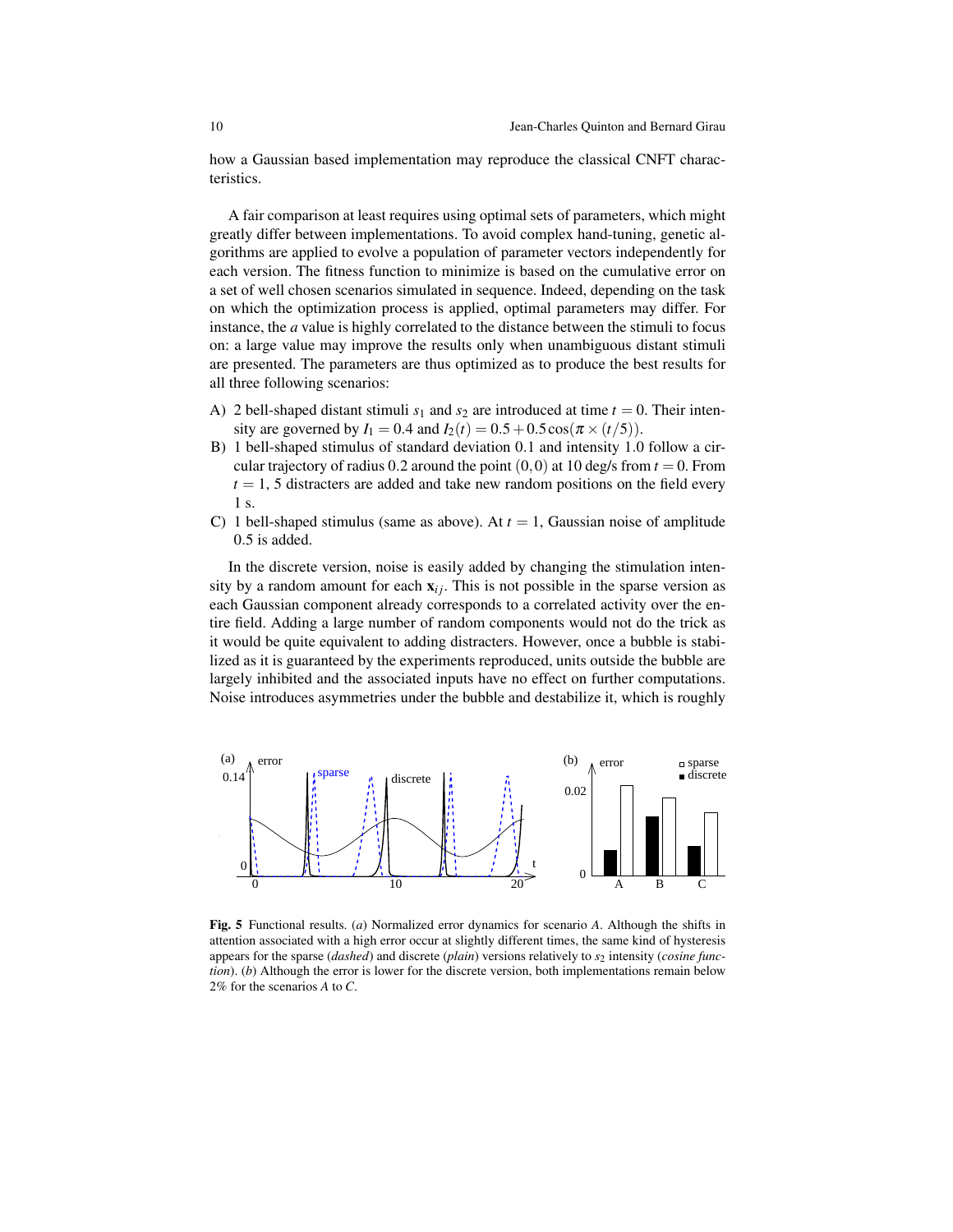reproduced here by randomly shifting the intensity of stimulations and translating their center. Results for scenarios A to C are shown and commented on Fig. 5.

## *3.2 Computational speed up*

The following paragraphs do not take into account the cost of decomposing a discrete input into a sum of Gaussian distributions and are thus mainly relevant for artificial systems where inputs are compatible, as argued in Sec. 1.2 and 2.2. A simple algorithmic complexity analysis helps understanding the computational benefits from the sparse implementation. Let  $n^2$  be the size of the maps. Using infinite asymptotics, all terms are dominated by the convolution computed for the lateral competition, so that  $T(n) = O(n^4)$  using Landau notation<sup>1</sup>. When using a singular value decomposition (SVD) on the lateral connection kernel, the 2D convolution can be decomposed in two orthogonal 1D convolution and the complexity drops to  $T(n) = O(n^3)$ . The initial cost of computing the SVD can be neglected as long as the kernel remains constant throughout the entire simulation. When modeling higher dimensional maps of size  $n^m$  with  $m > 2$  and considering the non optimized version, the complexity becomes  $T(n) = O((n^m)^2)$  and projecting the data on the low dimensional space is required.

For the sparse implementation again, most computations can be neglected relatively to the inhibition and merging operations. The complexity of the lateral inhibition is in the worst case  $T_c(n_u) = O(n_u^2)$  if we let  $n_u$  be the number of components on the focus field, supposed far greater than the number of input components. The complexity of the merging operation depends on the actual distribution of the components, and can therefore hardly be mathematically approximated. In practice, and as soon as a group of components get reinforced by the inputs, the lateral competition rapidly inhibits a large number of components and their number drastically decreases. In such a case, infinite asymptotics is no more valid but the computational cost of updating the fields anyhow drops far below the cost of the discrete version, that only depends on the size of the map. This is not surprising as making localized bubbles of activity emerge is the sole goal of the lateral competition, and was one reason for developing a sparse implementation. Experimental performance results are reproduced on Table 1 for different implementations and scenarios.

# 4 Conclusion

In this paper, we introduced a sparse version of the CNFT able to reproduce its main properties and speed up the computations with a relative independence to the number of dimensions manipulated. The strong assumptions and rough approximations introduced in the process must however be taken into account when applying it to in-

<sup>&</sup>lt;sup>1</sup> Although *n* does not usually take very high values, a map of size  $50 \times 50$  is common and already justifies the effect of *n* on performance.